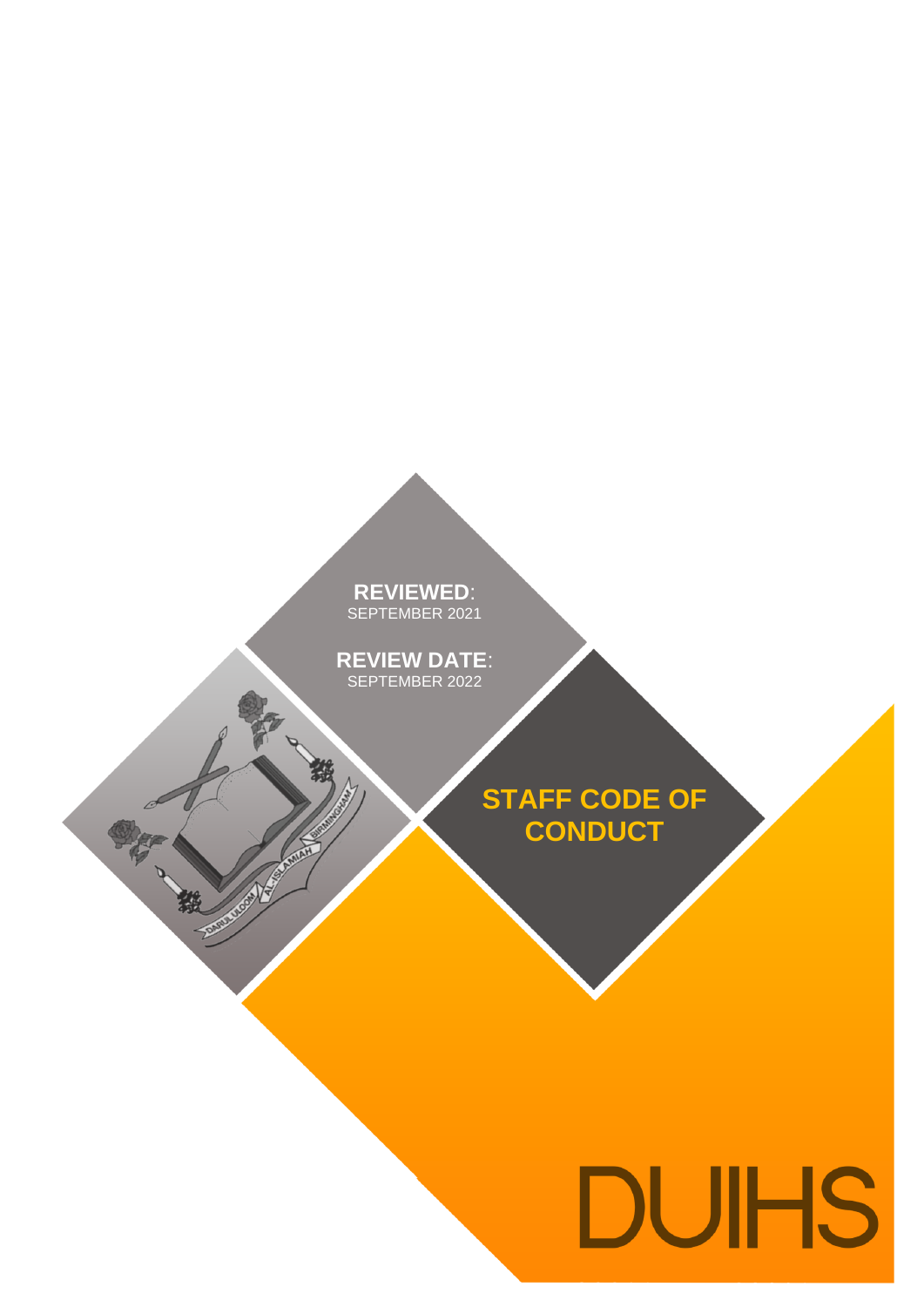

# This policy should be read in conjunction with:

- 1. KCSIE September 2021
- 2. Single Central Record and DBS Policy
- 3. GDPR policy
- 4. Equality
- 5. Mental health and wellbeing policy
- 6. Staff handbook
- 7. Safeguarding policy
- 8. Covid-19 Action Plan and Risk Assessment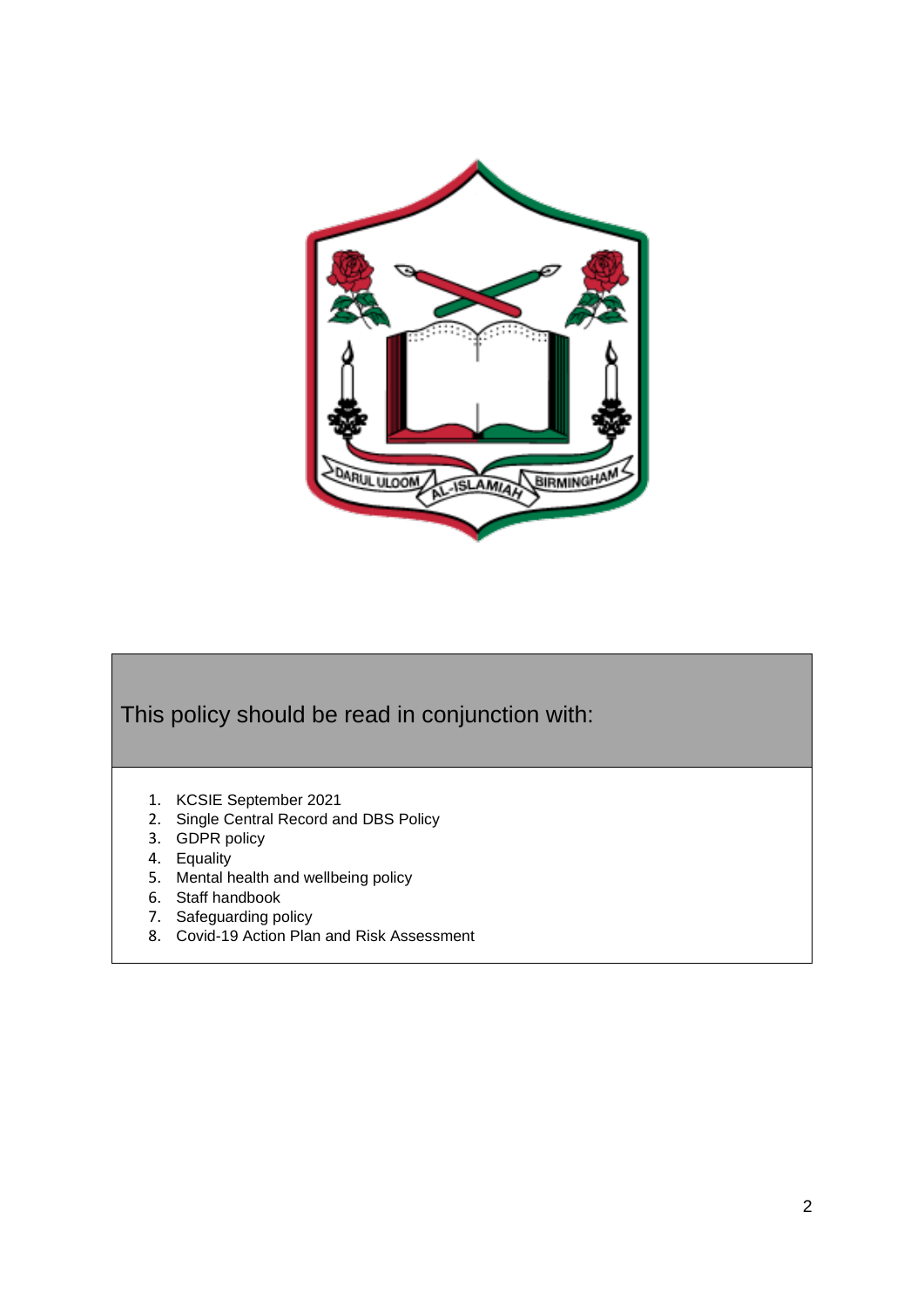| <b>Contents</b> |
|-----------------|
|                 |
|                 |
|                 |
|                 |
|                 |
|                 |
|                 |
|                 |
|                 |
|                 |
|                 |
|                 |
|                 |
|                 |
|                 |
|                 |
|                 |
|                 |
|                 |
|                 |
|                 |
|                 |
|                 |
|                 |
|                 |
|                 |
|                 |
|                 |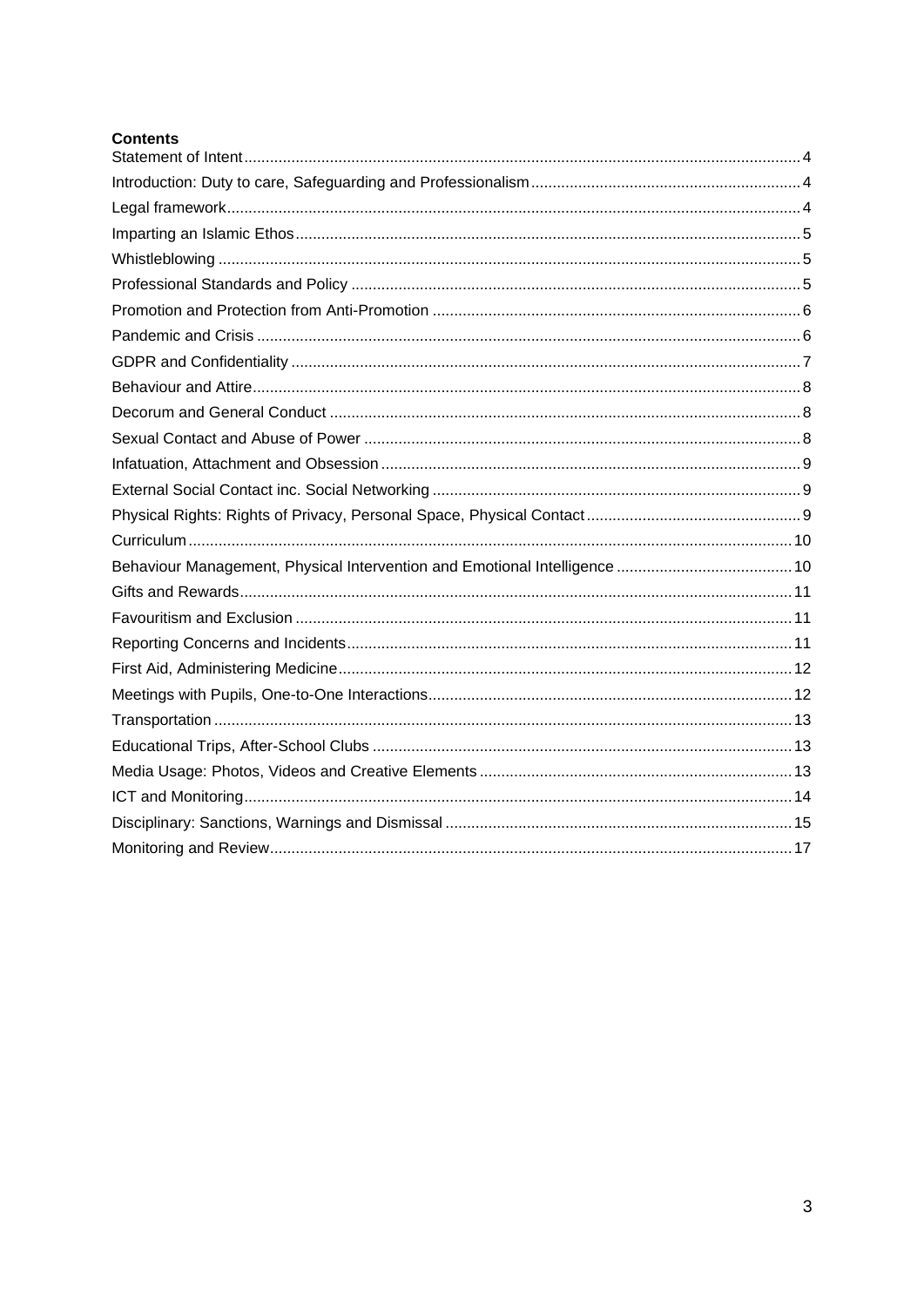#### <span id="page-3-0"></span>**Statement of Intent**

The Darul Uloom has exacted this code of conduct on all staff in line with KCSIE and its correlating policies to outline and establish necessary pedagogical, pastoral and professional mannerisms and conducts. It details the school's expectations on adults and regards all protective, safeguarding and educational rights of young people. The safety and protection of the school's pupils is always at the forefront of the school's concerns, which is why this code aims to entrench a child-centred approach to the culture of the school.

This policy is made available to all parents, respective parents, staff, trustees and prospective employees of the Darul Uloom on our website and in school.

#### <span id="page-3-1"></span>**Introduction: Duty to care, Safeguarding and Professionalism**

This Code outlines the professional and pastoral standards obligatory upon all adults who attend the school either through right of leadership, appointment, voluntary services or visitation. It is built around the core principle of a child-centred approach, obliging all adults to promote their health, welfare and wellbeing, keeping pupils safe from all forms of harm; radicalisation (Prevent), forms of abuse (emotional, physical, sexual), neglect and all other matters threatening pupils' safeguarding. Staff are expected to display professionalism, care and respect amongst themselves and with all stakeholders they interact with, particularly the pupils. Expecting an adequate level of judgement and emotional intelligence, decisions are to be made with a respectable level of maturity and integrity. In following the Staff Code of Conduct, staff are assured a challenge against suspicion or accusation of misconduct by other staff or pupils.

The terms 'staff' and 'adult', throughout this document, refer to all individuals who are recruited, secured, requested or appointed to provide any service that would cause them to interact with any of the pupils under the care of the school (internal or visiting) including contractors, trustees, teaching staff, administrative workers, visitors and volunteers.

Failure to abide by the conducts set out in this Code may result in action under the school's Disciplinary procedures. See section 29 for a complete outline of disciplinary actions and dismissal.

#### <span id="page-3-2"></span>**Legal framework**

This code of conduct has due regard to all relevant legislation including, but not limited to, the following:

- Children Act 1989
- Children Act 2004
- Data Protection Act 2018
- Education Act 2002
- Education and Skills Act 2008
- Equality Act 2010
- Safeguarding Vulnerable Groups Act 2006
- Sexual Offences Act 2003
- The Education (School Teachers' Appraisal) (England) Regulations 2012 (as amended)
- The General Data Protection Regulation (GDPR)
- The School Staffing (England) Regulations 2009

*Guidelines:* This policy has due regard to guidance including, but not limited to, the following:

- DfE (Sept 2021) 'Keeping children safe in education'
- DfE (2020) 'Coronavirus (Covid-19)'
- DfE (2013) 'Use of reasonable force advice for Head Teachers, Staff and Governing Bodies'
- DfE (2015) 'Protecting children from radicalisation: the prevent duty'
- DfE (2016) 'Multi-Agency Statutory Guidance on Female Genital Mutilation'

*School Policies:* This policy operates in conjunction with the following school policies: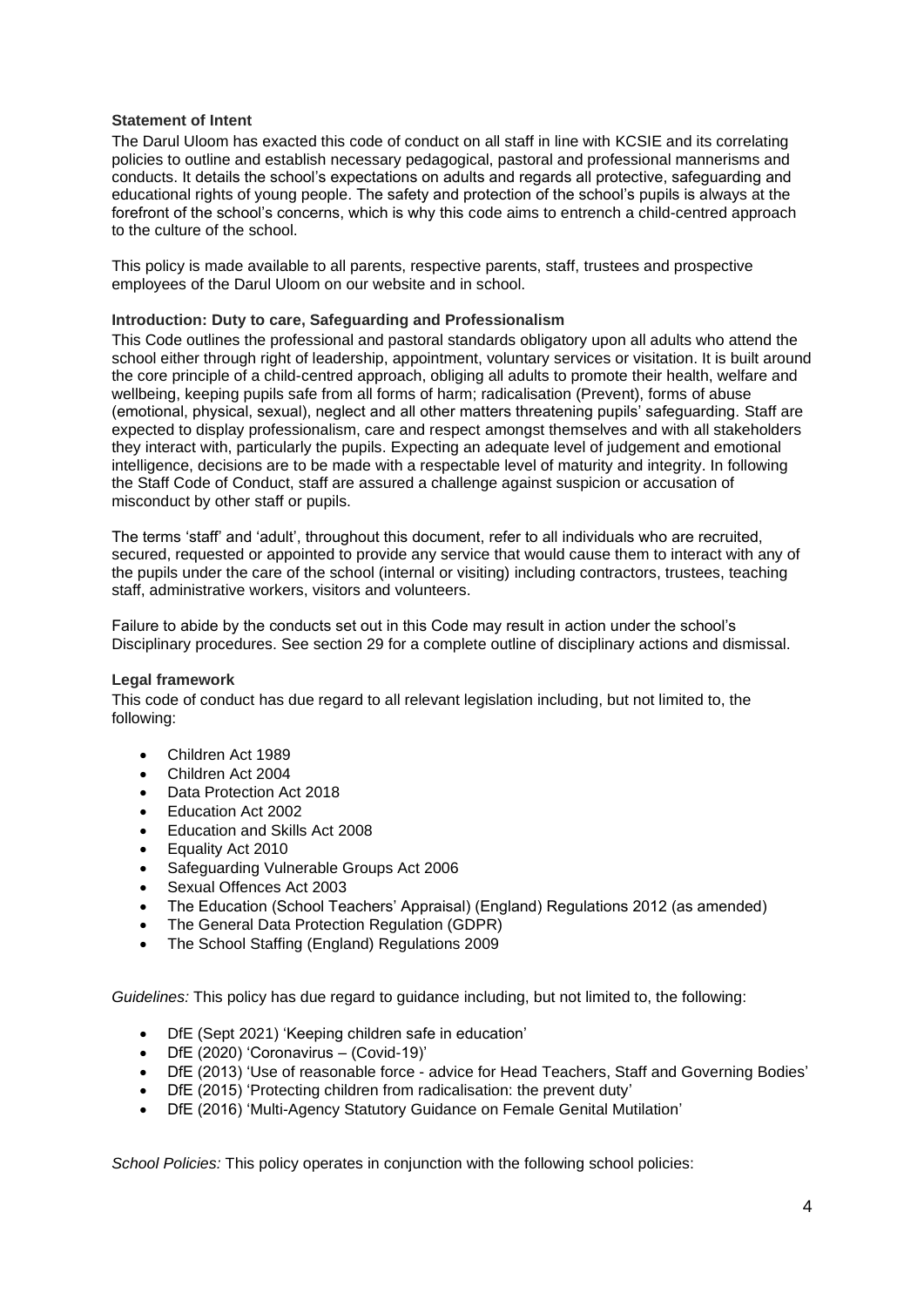- Safeguarding Policy
- Health and Safety Policy
- Behaviour Policy
- Assessment Policy
- **Curriculum Policy**
- Anti-Bullying Policy
- Accessibility Policy
- **British Values Policy**
- Complaints Policy
- Data Protection Policy
- **E-Safety Policy**
- Prevent Plan
- Visiting Speaker Policy
- **EAL Policy**
- Performance Monitory Policy
- Equality policy

# *Guidance*

• Safer Recruitment Consortium (2019) 'Guidance for Safer Working Practice for Those Working With Children And Young People In Education Settings'

# <span id="page-4-0"></span>**Imparting an Islamic Ethos**

Accepting employment at the DUIHS requisites obligation upon all teaching and administrative staff to be respectful of and effectively impart the school's Islamic ethos and culture. In addition to following this Code of Conduct, those that are obligation for abiding by the school's religious tone are subject to the school's moral acronym 'ASPIRE' and are required to act, not limited to, as follows:

- Encouragement of five daily prayers
- Leading and/or accommodating for prayers that are obligatory during school hours
- Discouragement of profanity of all forms
- Discouragement of lude behaviour and violence
- Encouraging ibadah, active worship of Allah subhana wa ta'ala
- Active encouragement of the sunnah of the Prophet Muhammad  $\ddot{\text{m}}$
- Denouncement of all forms of persecution upon all leagues of societies
- Adherence and obedience of Qur'anic instruction and guidance
- Encouragement of observing Islamic requirements and festivals Ramadhan and Eid in particular

# <span id="page-4-1"></span>**Whistleblowing**

Staff are expected to raise concerns regarding the safeguarding or child protection practices by following the Whistleblowing Policy detailed and necessitated in the Staff Handbook. Whistle-blowers will be protected by rights of confidentiality and the relevant school policies against detriments and termination. To summarise, all have a protected obligation to report all issues of the following nature:

- Allegations of abuse against other working members or visitors
- Allegations regarding adults behaving in a way that has harmed a child, or may have harmed a child; this can be a criminal act, harmful proceed or any form of action or intention that poses a threat to the child
- Where strong suspicions, clues or knowledge of FGM happening (guidelines imparted through FGM training), reporting to relevant authorities additionally to the DSL/Deputy DSL(s) is mandatory

Leaders and, where necessary, the Trustees, will follow the procedure according to the guidance set out in Keeping Children Safe in Education, DfE.

# <span id="page-4-2"></span>**Professional Standards and Policy**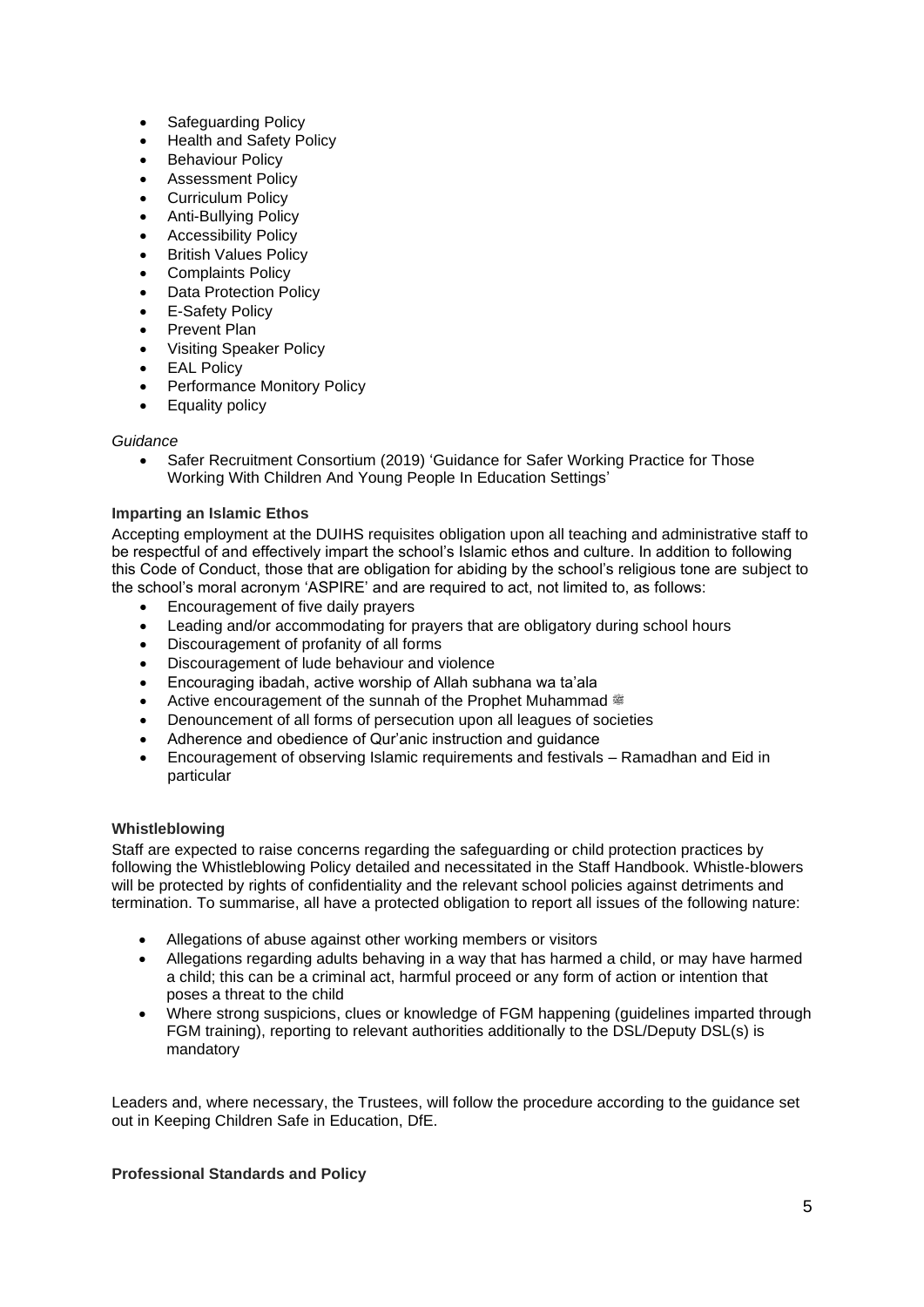In imparting duties as practitioners in the care of children, all staff are required to maintain and upkeep a child-centred approach. It is then obligatory upon all members to fulfil their duties according to the policies accepted upon induction during appointment or renewal. Staff expectations:

- Centralise the health, wellbeing and learning of all pupils as the fundamental expectation of their professionalism
- Ensure high expectations of all students according to their levels and needs
- Remain indiscriminate with a virtue to support all students
- Indiscriminately offer the necessary level of respect to all students with a sense of concern and preparedness for their thoughts and views
- Model appropriate behaviour according to the ethos and expectations of the school
- Model behaviour that displays and inspires integrity, patience, value for society and other positive traits
- Inspire a drive for learning, growing morally, developing spiritually, thriving socially and culturally
- Be respectful of diversity amongst pupils
- Be emotionally and consciously prone to the physical and emotional states of students to be respectful of their plights with a readiness to report all concerns
- Be evaluative in practice, developing and growing pedagogical skills actively through willing participation during INSETs and independently as part of meeting and surpassing monitoring process
- Ensure the rights of privacy through safe data-protective practice
- Following all policies as religiously as possible, only interpreting discretionally in a manner that does not conflict with decisional output
- Endeavour to complete all obligatory tasks as set out according to policies including marking, assessments, reports
- Endeavour to complete all tasks set by line-managers
- Endeavour to meet all deadlines
- All INSET and obligatory meetings should be attended
- Communicate issues, conflicts, failings and struggles (a) with due courteousness and professionalism and (b) according to the parameters of management, bypassing line managers only where there is reasonable demand
- Deter conversations of negativity and retaliation and rely on lines of communication to address issues
- Personal mobile devices are allowed on premises as they will be used to establish contact where urgently required – DUIHS also uses online services accessible via mobile apps including the school's data management system and VLE classroom platform
- Mobile devices should not be used for personal reasons when on active duty (active duty consists of any task or activity that set as obligatory by SLT or in any situation where students are in line of observation
- Staff should share school reception contact details with next of kin to maintain communication in cases of emergencies

The expectations of staff are plentiful. They key requirements obliged upon staff are summarised in the staff handbook and detailed in the policies. It is to be noted that staff underwent a 'Policy-checklist' task that necessitated the study of all policies during induction and it is a continued practice during INSETs where change is observed or a policy is introduced. It is thus a contractual obligation to abide by all policies.

# <span id="page-5-0"></span>**Promotion and Protection from Anti-Promotion**

The school is attached to numerous projects including the Miraj Banqueting, Raheem Academy and the recent Jameah section project. It will often be the case that staff is requested to participate in the promotion of such services and are not obliged to adhere or accept. However, whilst the school recognises the rights of all its stakeholders' democratic rights to host and voice their opinions – even in disfavour of activities or projects, unfair active and hostile demotion of the school and its associates, particularly in unsanctioned platforms, will be regarded as defiance and slander. The school and its associating partners will thus reserve the right to take necessary action in protection of its image and integrity. Such action may necessitate disciplinary procedures.

# <span id="page-5-1"></span>**Pandemic and Crisis**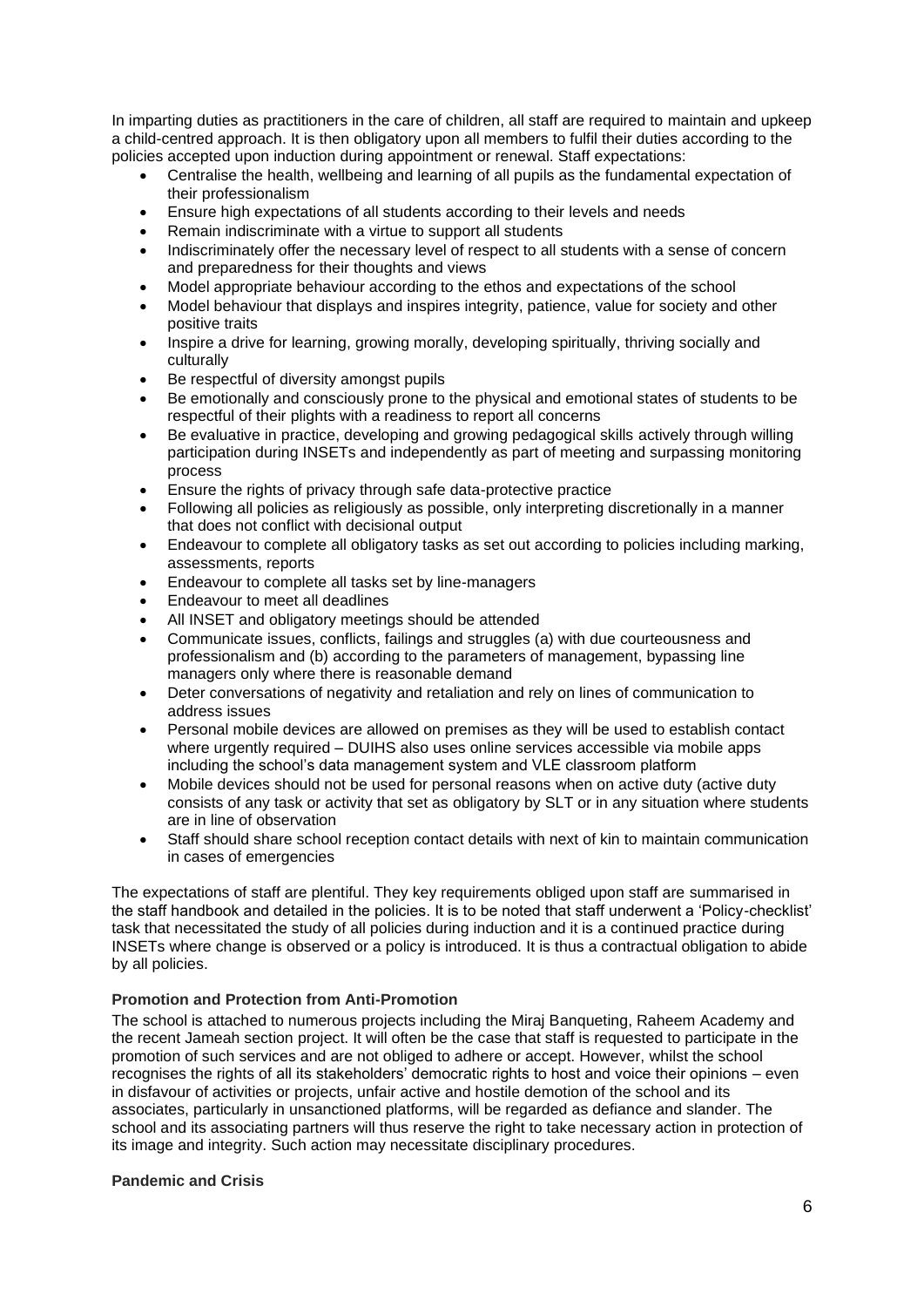In light of recent threats against the school and its stakeholders – both natural and unnatural, the school has in place policies that protect students from such threats. Relevant policies dictate the procedures in place that operate to protect all its constituents from avoidable harm. In particular, the school has in place a policy that protects against the issues revolving around education during pandemics. Relevant most recently to the threat of Covid-19/Coronavirus, the school has in place procedures and measures to guard staff and students from its contraction and spread. The details are available through the Coronavirus policy and corresponding statements in the DUIHS range and is in concordance with DfE's guidance on the matter. The key measures to be noted are as follows:

- Classes are arranged with a 1-meter or more distancing range
- All forms of physical interaction are currently under ban
- Wipe-down measures are to be conducted regularly
- Students and staff must wash their hands at regular intervals and where interaction is risked direct or otherwise
- Collection of books, distribution of resources is systematic and requires a wipe-down process
- Marking and feedback on a one-to-one basis is restricted. However, where there is high need for it, it must be carried out with a shielding screen between the teacher and the student, the teacher must wear gloves and a face visor, the student must cover his mouth and nose with a suitable mask
- Marking in this manner should be restricted to key assessments, year 11s and GCSE related work
- Google Classroom use is to be maximised to avoid the need for physical marking and work setting
- During prayers, students use their own mats and will no longer pray in traditional shoulder-toshoulder stance, they will maintain a distance as much as possible (bypass in bubbles)
- Each class will remain in their own bubbles at all times
- Lunch-times will take place in form
- Breaks will be staggered with increased supervision
- School opening is staggered and ushered through two entrances
- Home-time exit is stagger with year 7 and 8 leaving earlier than year 9
- Year 10 and 11 exit 15 minutes apart starting an hour after year 9
- Follow guidelines regarding isolation ensuring 10 days of absence from first sign of symptoms or contact with a known positive patient
- Isolation for up to 14 days if tested positive
- Immediate contact to notify of symptoms or diagnosis
- Where symptoms are noticed within the school, designated locations are available for incubation prior to collection by parents
- The school will instruct bubbles to isolate according to expectations where there is risk
- The school maintains a constant practice to have its teachers test themselves for infection(s)

#### <span id="page-6-0"></span>**GDPR and Confidentiality**

Subject to the laws around Data Protection, imparted particularly by the renovations through the GDPR in 2018, the school assures all stakeholders are protected in terms of their rights as data providers. Overseen by the DPO, administrative and teaching staff are representative of the school as a Data Controller. Additionally with respect to safeguarding requirements, confidentiality is an essentiality. The school virtues to protect the data and integrity of its stakeholders on the following counts:

- All physical documentation is secured safely under lock and key, with responsibility tightly monitored
- Servers are secured, encrypted and protected to avoid accidental and human leak or error
- All computers have a time-out function to ensure none remain logged on
- It is demanded practice that areas of data security are always locked
- All key areas of the school are locked by code and additional by key where the data is highly sensitive
- Regular training revitalises the emphasis of confidentiality
- There is virtue for all stakeholders that their collected application, admission and administration data is only for relevant persons and for safeguarding purposes
- There is virtue that data will not be shared without prior consent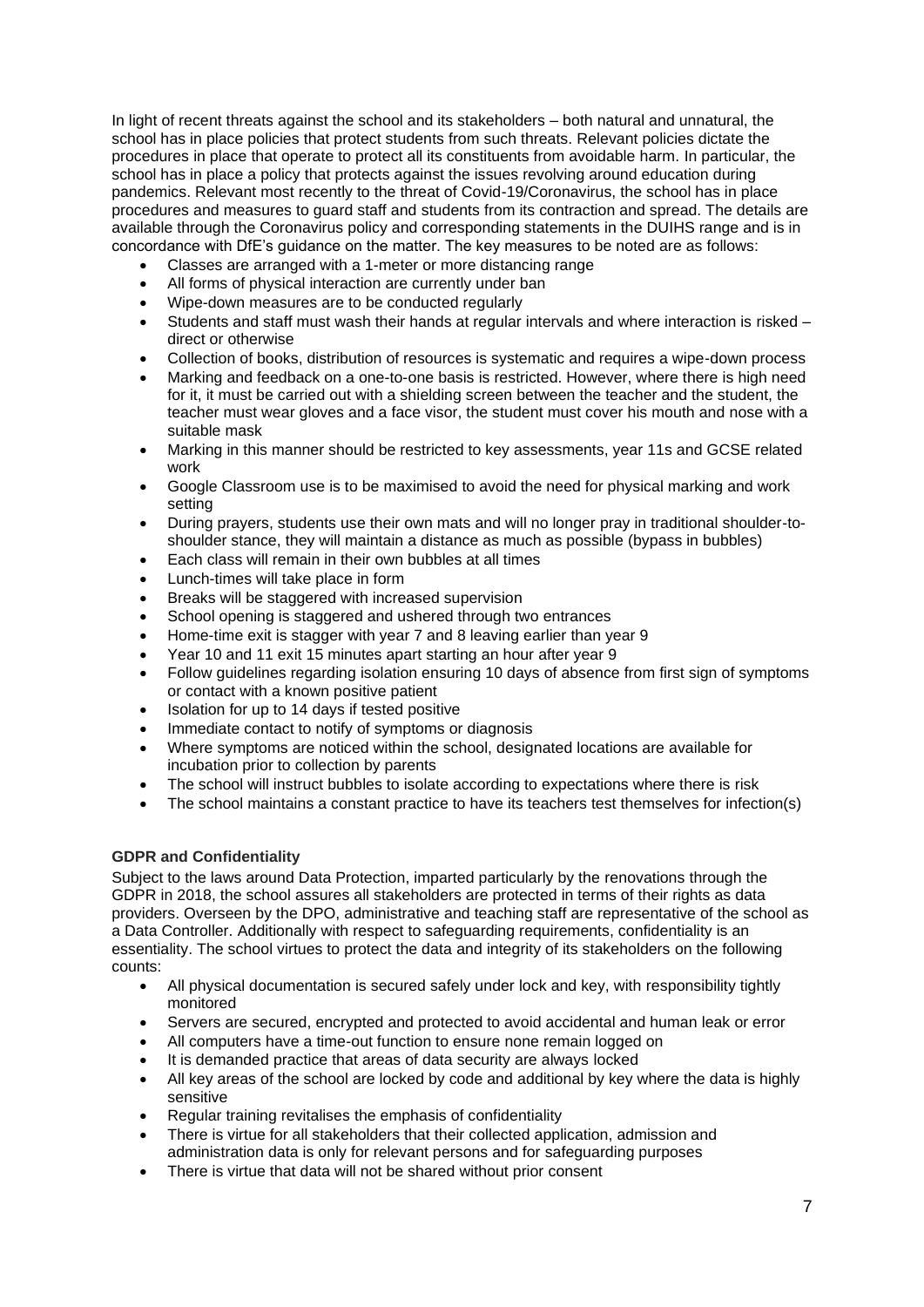- All staff are obliged to protect all forms of data including students' books that identify them
- There is a secure process of collection and destruction of data
- GDPR maps highlight all security risks
- Data breaches are responded to with priority and firmness
- Breaches due to malpractice and malicious intent will be dealt with severely
- Relevant authorities will be involved where necessary
- For both Islamic and confidentiality reasons, there will be no form of gossip regarding students or other stakeholders – all conversation taking place regarding staff or students should be conducive to the outcomes of the school, conducted in professional settings and manners
- Staff have an obligation to share all forms of concerns in a formal and confidential manner

#### <span id="page-7-0"></span>**Behaviour and Attire**

All staff are required to behave in a manner that is suitable for a professional in the care of children. This includes, but is not limited to, refraining from vulgarity in language that might render them unsuitable to work with children. Staff are instructed to behave as appropriate role models and thus refrain from encouragement or use of unnecessary and contextless vulgar or sexual language; gossip or insult to or regarding another staff member or pupil; discussion of private affairs with young individuals; humiliating or degrading insults or language. Staff are instructed to abide by lawful obligations upon them and refrain from actions and behaviours that may disqualify them under the Childcare Act.

There is no specific uniform for staff. The recommendation by historical existence does not necessitate but endorses the wearing of a 'thawb' or 'qamees' – a long ankle length garment popular amongst the Arabic culture. The requirement for dress code is only the need to be in line with the school's Islamic ethos and must thus be worn in line with Qur'an and sunnah.

#### <span id="page-7-1"></span>**Decorum and General Conduct**

Staff members are required to remain in a state of decorum in and out of the school to maintain regard for the school's reputation and dignity. They have a responsibility to maintain public confidence and the behaviour should not in any way compromise reputation and trust of the school or the individual.

All matters of misconduct, especially of a safeguarding nature, implicating them or reporting another should be noted to the school with immediate action. Arrests, or criminal charges, especially those that potentially jeopardise their ability to work or be amongst children should be noted to the school immediately. Failure to do so will enact the disciplinary procedures.

#### **Visitors and External Speakers**

The manners of this Code extend to volunteers and speakers invited to the school for any purpose. In respect to the British Values and Islamic principles of tolerance for different faiths and beliefs, the school prides on an anti-extremist stance condemning all forms of radicalisation, extremism and inequality. As such, in accordance with the Prevent strategy, the school denies a platform to anyone recognised or labelled as 'extremist' by the law. The school goes further to vet speakers prior to their attendance and will remove speakers from site with immediate, interruptive action if any hint or form of such content or speech becomes apparent. Staff have an obligation to report any knowledge of such speakers upon identification and those monitoring will be required to uphold these values and actions even at the risk of offending the visitor. Where necessary, the school and its staff will follow governmental guidelines to report the speakers to the appropriate department(s). If there are uncertainties revolving around what constitutes a need for reporting, the SLT should be consulted.

#### <span id="page-7-2"></span>**Sexual Contact and Abuse of Power**

'Grooming' is an intolerable act and will inevitably be reported and managed as a criminal offence.

A relationship between an adult and a child or young person is not a relationship between equals; being the more experienced, an adult hosts the power and influence and thus leaves exploitation and harm of children or vulnerable young people. Adults should maintain a professionalism, insisting on boundaries by deterring all opportunities for engagement in sexual relationships with pupils – current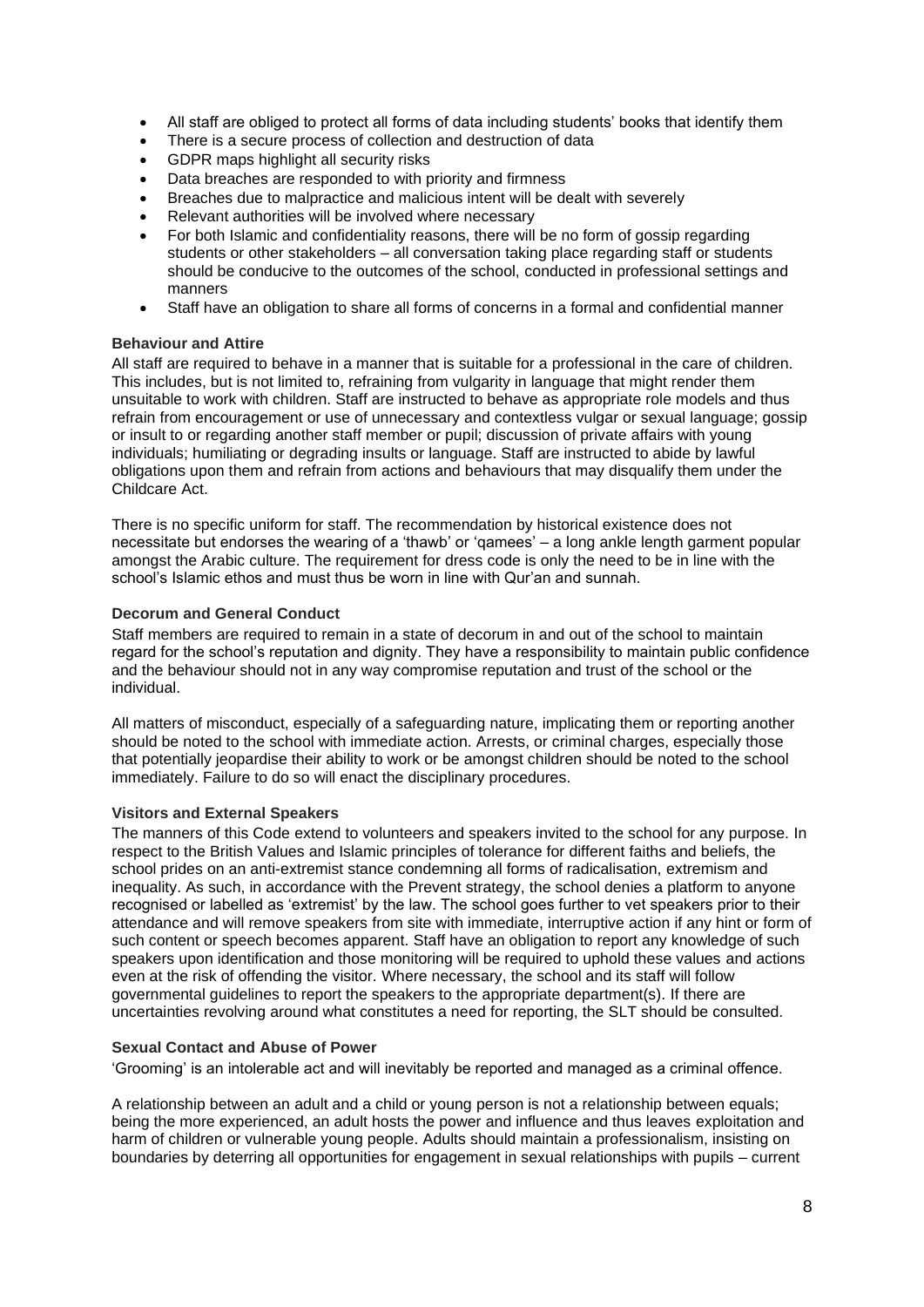or not. Such acts are illegal and young people are protected by the same laws as adults. The school retains the stance to make immediate notice of such concerns to relevant authorities.

Sexual behaviour includes non-contact activities, such as causing a child or young person to engage in or watch sexual activity or the production of indecent images of children. Other examples are more direct and include using sexual language as communication with a child through any means or platform including e-mails and letters. Adults should always refrain from discussing sexual matters without context including of their own personal lives. All discussions related to sex and relationships will be managed under the RSE curriculum and policy.

#### <span id="page-8-0"></span>**Infatuation, Attachment and Obsession**

When lines and boundaries of professionalism are broken, infatuations, attachments and obsessions are likely to occur, thus breaking barriers of what a student-teacher relationship should entail. Staff are instructed to take heed and notice of such signs and where even the slightest concern of such occurrence they must report this without delay to the Headteacher or the most senior manager so that appropriate action can be taken to avoid any hurt, distress or embarrassment. The situation will be taken seriously and the staff member should be careful to ensure that no encouragement of any kind is given to the pupil. It should also be recognised that careless and insensitive reactions may provoke false accusations.

#### <span id="page-8-1"></span>**External Social Contact inc. Social Networking**

Maintaining boundaries extends in this technological era to the virtual world. Parameters and protective security measures are in place to ensure safe and appropriate communication between pupils and their teachers through DU's domain. Staff should abide by the following expectations:

- Maintain contact only through the DU e-mail domain with clear records of communication
- Communication should be strictly professional and avoid steering from policy
- Teachers should avoid providing their personal contact details including their home addresses
- Calls to parents and students should only be made for sanctioned school-related purposes
- Only the school mobile and telephones are sanctioned for making phone calls to parents
- Only the leadership areas and the reception are sanctioned locations for making phone calls
- Refrain from engaging with students via social media
- Personal information should not be shared
- Staff are advised to secure their social medias with privacy settings
- Online image should be consistent with the expectations of the school and if media is public it should reflect this – staff are ultimately responsible for what they publish and the school reserves the right to investigate where the need exists
- Adults are advised to refrain from friendships with under-18-year-olds
- Where friendships are based on family or close family friends it is acceptable but must still maintain appropriate image
- Staff are advised to avoid close personal contact with parents unless there are family ties where such friendships exist, they must ensure school-related matters are not discussed in an unsanctioned manner
- Where ties need to be had with pupils or parents requiring contact outside of school, this should be discussed with managers so that they are aware of the nature of such relationships and to assess the level of vulnerability it may cause and/or the best course of action following
- Where personal relationships of the above-mentioned nature exist and conflict with the guidelines of the school, staff should seek advice from, and inform the Headteacher to create the awareness and seek advice where necessary;
- This is particularly necessary in the case of friendship groups and visiting between families associated is regular

#### <span id="page-8-2"></span>**Physical Rights: Rights of Privacy, Personal Space, Physical Contact**

There are occasions when it is entirely appropriate and proper for employees to have physical contact with pupils, but it is crucial that they only do so in ways appropriate to their professional role and in relation to the pupil's individual needs and any agreed care plan. When physical contact is made with pupils this should be in response to their needs at the time, of limited duration and appropriate given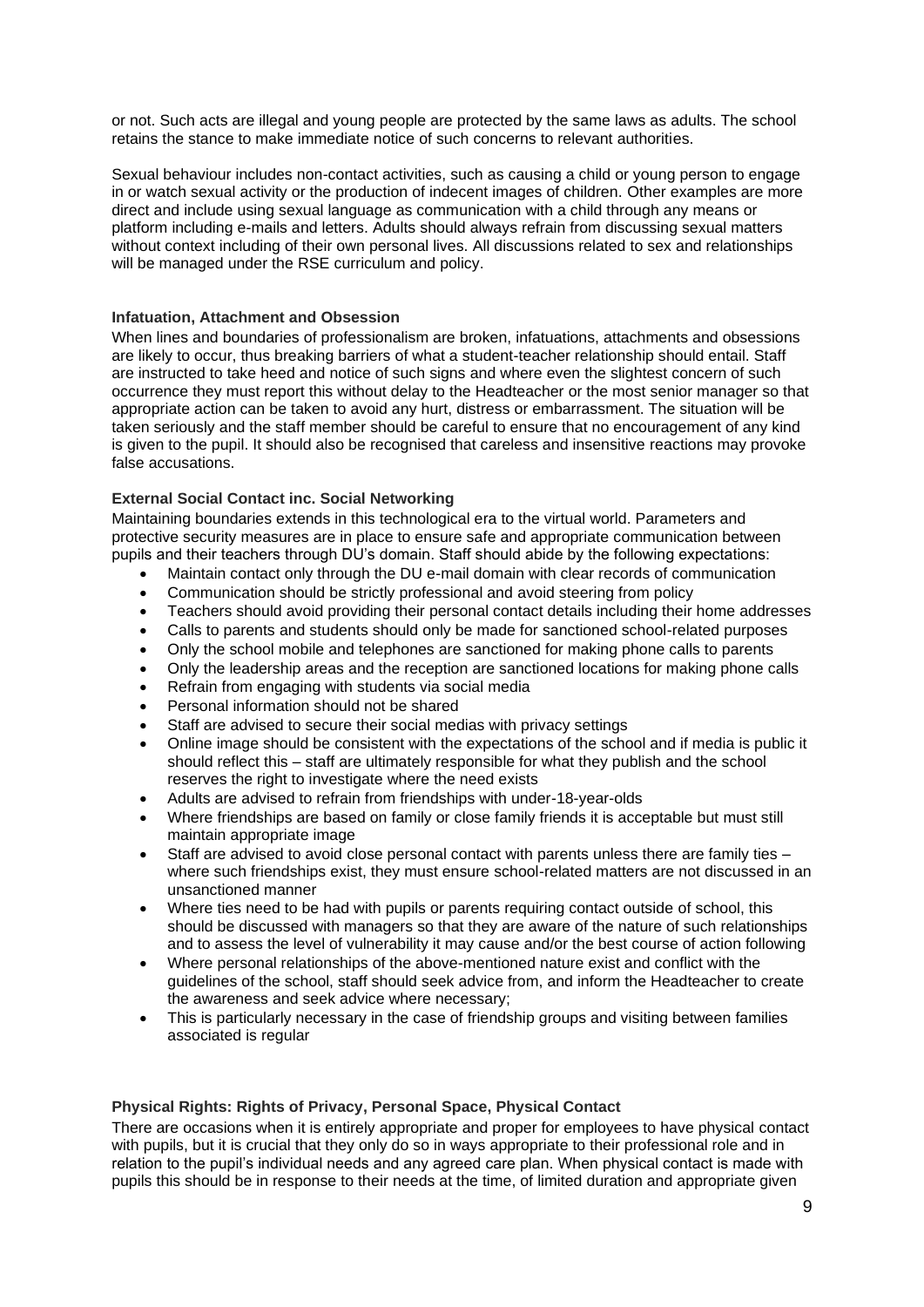their age, stage of development, gender, ethnicity, culture and background. Employees must use their professional judgement at all times. It is not possible to be specific about the appropriateness of each physical contact, since an action that is appropriate with one pupil in one set of circumstances may be inappropriate in another, or with a different pupil.

- Physical contact should never be indecent, secretive or casual or demonstrate abuse of power
- If there is risk that the contact can be misconstrued, it should be avoided and consulted with leaders
- Where contact is required, for example in the case of SEN students requiring restraint, it should be specificized in an agreed plan with parents, carers and professionals
- Staff are advised to rely on vocal reassurances and comfort where students need it
- Where comfort is offered with physical contact, staff are advised to seek advice from relevant colleagues
- Where contact is required through sports in subjects such as PE or in medical situations, as much possible it should only occur after witnessed consent of the pupil
- As part of safer recruitment, where the job requires physical contact, it will be demonstrated through certified training
- Reasonable Force statement highlights the limitations and procedures of contact where pupils need to be removed from conflict situations
- Corporal punishment of any form is acceptable and is condemned by the school under all circumstances

Pupils are entitled to respect and privacy when changing clothes or taking a shower. However, there needs to be an appropriate level of supervision in order to safeguard pupils, satisfy health and safety considerations and ensure that bullying or teasing does not occur. This supervision should be appropriate to the needs and age of the pupils concerned and sensitive to the potential for embarrassment. Adults who are required as part of their role to attend changing rooms should announce their intention of entering any pupil changing rooms and only remain in the room where the pupil/s needs require this.

# <span id="page-9-0"></span>**Curriculum**

As professionals, staff will be expected a lot from in terms of the development, growth, utilisation and imparting of the curriculum. There are also matters that require a sensitive approach:

- All staff will be required to develop/adapt/change the curriculums relevant to their subjects till they contextually reach a favourable position
- All staff are responsible for the professional and pedagogical developments required to impart the curriculum with good to outstanding standards
- INSETs and observation feedback will aid in growth
- Staff are responsible for taking on-board and utilising feedback responsibly and diligently
- The exploration and changes made to a curriculum will first be the responsibility of the practitioner, then the subject leader and finally the curriculum leader
- Where sensitive content is covered, including topics that are sexually explicit, political, religiously controversial, strong planning will determine the managed imparting of such knowledge
- Where confusions or concerns regarding matters that might jeopardise the integrity of the teacher or the perceptions of the pupils, teachers are advised to liaise with DSLs or another member of the Child Protection/Wellbeing team
- Where content would offend or harm anyone, they will be given the option to opt out

# <span id="page-9-1"></span>**Behaviour Management, Physical Intervention and Emotional Intelligence**

The behaviour policy is not a tool for punishment or to be used to condemn pupils. It is a practical system that operates to *manage* and guide pupils towards positive behaviour with the intention to create a culture of evolution and growth from minor misdemeanours. The imparting of positive behaviour management revolves around the positive lessons and attitudes emanated by staff.

- All pupils have a right to be treated with respect and dignity.
- Adults must not use any form of degrading treatment to punish a pupil. The use of sarcasm, demeaning or insensitive comments towards pupils is not acceptable in any situation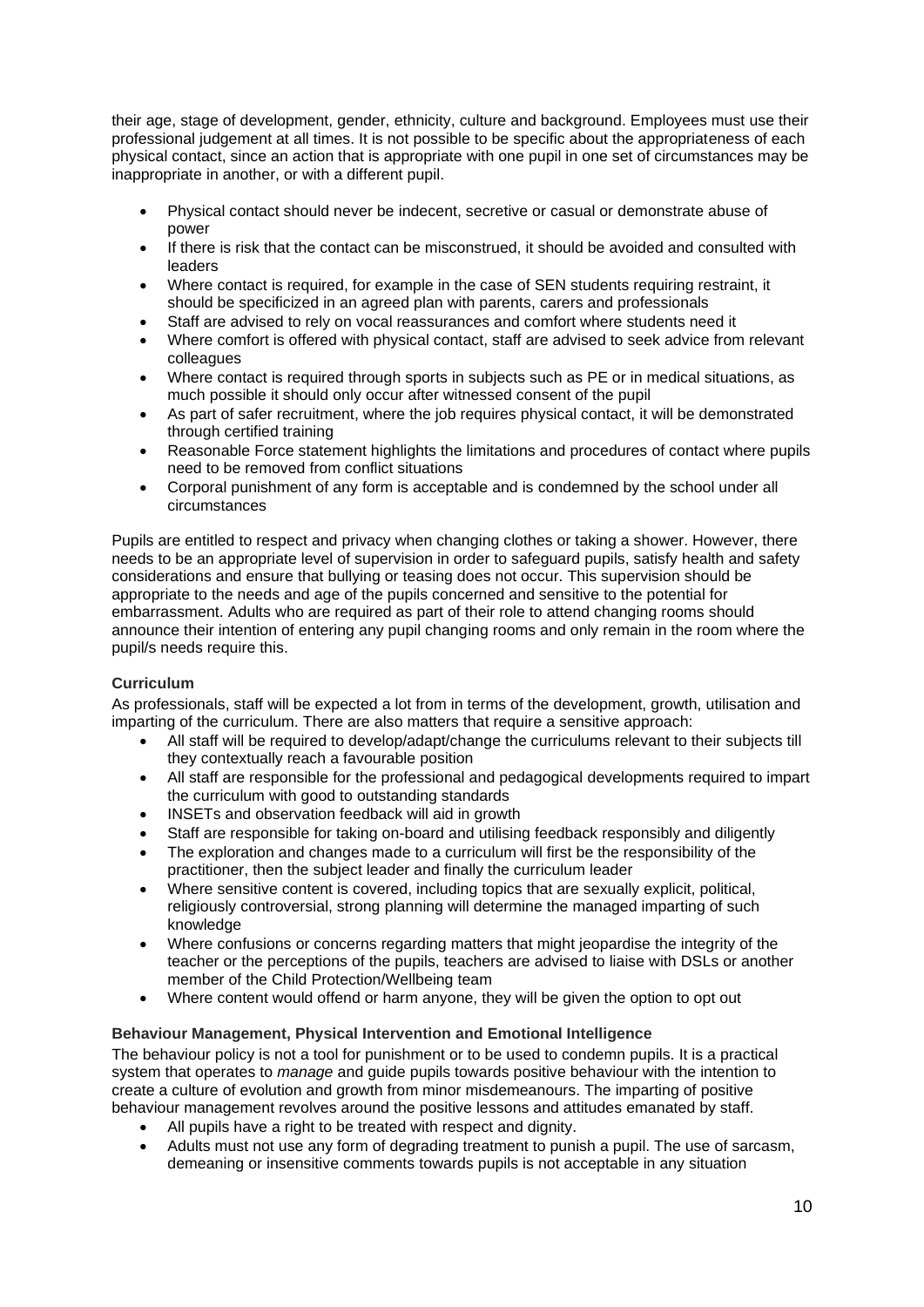- Deliberately intimidating pupils by shouting aggressively, hectoring or overbearing physical presence is not acceptable in any situation.
- Any sanctions or rewards used should be part of DU's policies relating to behaviour
- Physical intervention can only be justified in exceptional circumstances. Non-statutory guidance is available from the Department of Education website.
- Adults may legitimately intervene to prevent a pupil from committing a criminal offence, injuring themselves or others, causing damage to property, engaging in behaviour prejudicial to good order and to maintain good order and discipline.
- Adults should have regard to the health and safety of themselves and others. It is always unlawful to use force as a punishment. The use of unwarranted physical force is likely to constitute a criminal offence.
- Where a pupil has specific needs in respect of particularly challenging behaviour, a positive handling plan, including a risk assessment, should be put in place and agreed by all parties.
- Where it is judged that a pupil's behaviour presents a serious risk to themselves or others, a robust risk assessment that is regularly reviewed and a physical intervention plan, where relevant, must be put in place.
- All incidents and subsequent actions should be recorded and reported to a manager and the pupil's parents/carers. Where it can be anticipated that physical intervention is likely to be required, a plan should be put in place that the pupil and parents/carers are aware of and have agreed to.
- Parental consent does not permit the use of unlawful physical intervention or deprive a pupil of their liberty.
- The school has separate policies on Behaviour Management and the Use of Physical Intervention.

Regular training is delivered to understand an emotionally intelligent approach to assessing and managing behaviour appropriately. It is an obligatory expectation on teachers to participate in the continued professional development to become aware of factors revolving around changes or causes in behaviour that becomes or is unacceptable.

# <span id="page-10-0"></span>**Gifts and Rewards**

It is unlawful to take bribes and the school recognises this. Staff are advised against offering or taking bribes from any stakeholder. Tokens of appreciation are acceptable to an extent – for instance, if a pupil expresses his gratitude through the gift of a card or a chocolate when leaving the school. However, regular gifts, especially of significant value, can arouse suspicion and therefore should be avoided. As general guidance, a gift approximating around £5-20 would be acceptable. Cards, or small gestures of appreciations such as packaged food items or an Islamic perfume are acceptable. However, where gifts exceed the £20 guide-limit, and more so to a larger amount that would commonly be regarded 'expensive' should either be rejected or consulted with the Head teacher first. If an expensive gift is to be received, it would not typically arouse suspicions of grooming or bribery if it is received as a collective contributed gift from a whole class or school – within a reasonable amount. For instance, if a class of 30 students contribute £2 each to gift their teacher with a new pair of trainers. Ideally, in all situations of receiving gifts the Head should be consulted first to determine the practicability of accepting such a gift.

Personal gifts to pupils or their families/carers should be avoided as this could be misinterpreted as a gesture to bribe or groom. Gifts or reward deserved by pupils are acceptable but must be in accordance with the school's gifting policy and/or priorly approved by Senior Leaders.

# <span id="page-10-1"></span>**Favouritism and Exclusion**

Care should be taken when selecting children for specific rewards, activities, jobs, privileges and when pupils are excluded from an activity in order to avoid perceptions of favouritism or injustice. Methods of selection and exclusion should be subject to clear, fair and agreed criteria. Merits for instance should be offered according to performance individual to the moment of deserving as much as possible. Rewards should also be relevant and proportionate to the act, received upon obvious recognition and elaboration.

#### <span id="page-10-2"></span>**Reporting Concerns and Incidents**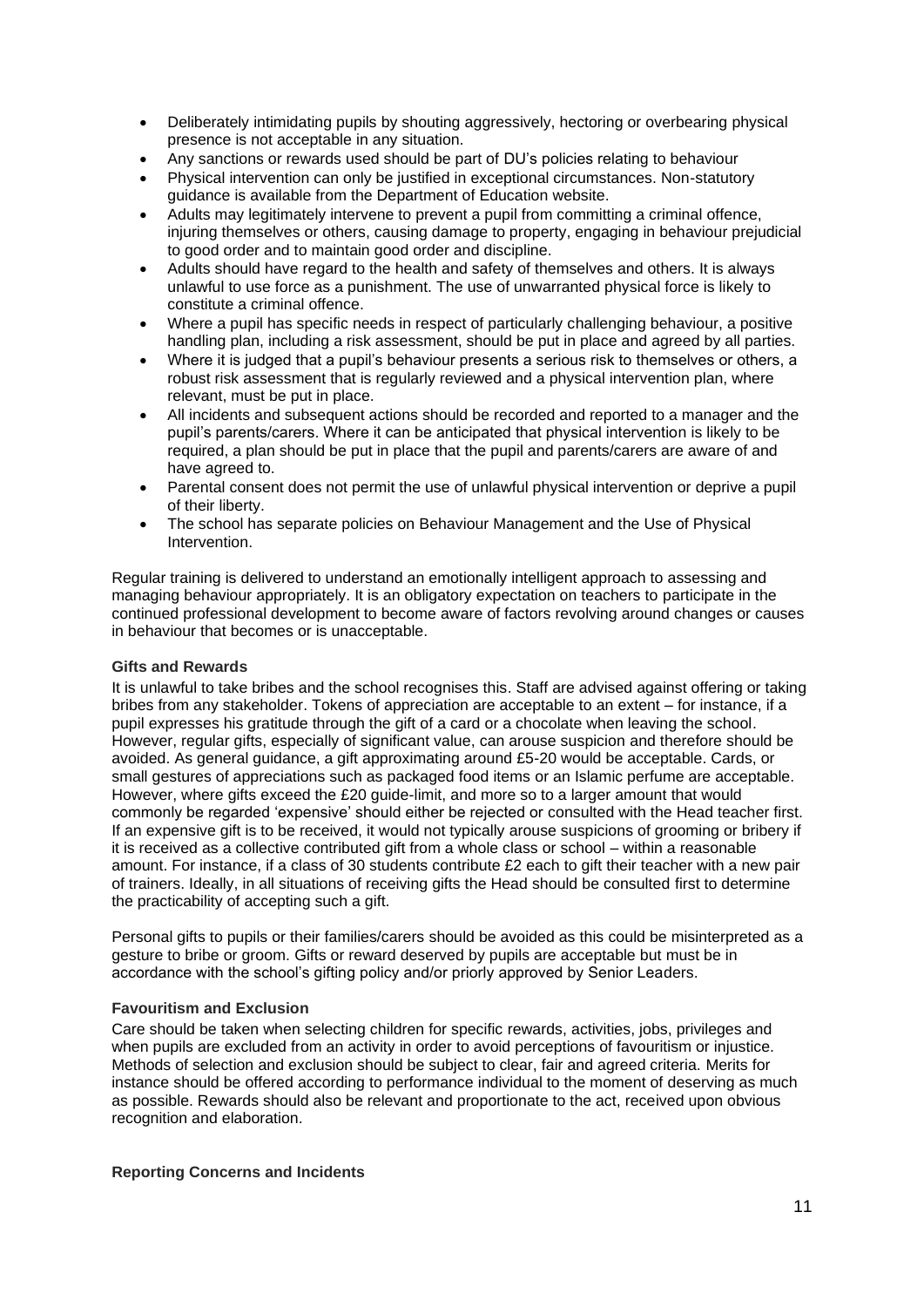All Adults must report concerns and incidents in accordance with the guidance set out in Keeping Children Safe in Education DfE.

- In the event of an allegation being made, or incident being witnessed, the relevant information should be immediately recorded and reported to the Headteacher, Senior Leader or Designated Safeguarding Lead as appropriate.
- An employee who fails to bring a matter of concern to the attention of senior leadership and/or the relevant agencies will be subject to disciplinary action.
- In addition to behaviours outlined elsewhere in this Code and, the types of abuse and neglect set out in Keeping Children Safe in Education DfE, the following is a non-exhaustive list of some further behaviours which would be a cause for concern:
- An Adult who:
- $\circ$  Allows a pupil/young person to be treated badly; pretends not to know it is happening
- o Appears to have an inappropriate social relationship with a pupil or pupils
- $\circ$  Appears to have special or different relationships with a pupil or pupils
- $\circ$  Demonstrates a lack of understanding about personal and professional boundaries
- o Demonstrates inappropriate discriminatory behaviour and/or uses inappropriate language
- o Does not treat pupils fairly demonstrates favouritism
- o Dresses in a way which is inappropriate for the job role
- o Gossips/shares information inappropriately
- o Seems to seek out unnecessary opportunities to be alone with a pupil
- o Uses his/her position of trust to intimidate, threaten, coerce or undermine

#### <span id="page-11-0"></span>**First Aid, Administering Medicine**

The School has a separate policy on supporting pupils with a medical condition and retains a database identifying the medical conditions that affect the pupils. Employees should have regard to the statutory guidance 'Supporting pupils at school with medical conditions' DfE December 2015, which includes advice on managing medicines. DUIHS hosts numerous qualified first aiders/appointed persons – see behaviour policy and associated documents for a full list of first aiders. All employees recorded as first aiders have had the appropriate training and achieved the necessary level of competency to administer first aid or medication, or take on the responsibility to support pupils with medical conditions. If an Adult is concerned or uncertain about the amount or type of medication being given to a pupil this should be discussed with the Designated Safeguarding Lead or the leaders in charge of the medical documentation.

Adults taking medication that may affect their ability to care for children should seek medical advice regarding their suitability to do so and should not work with pupils whilst taking medication unless medical advice confirms that they are able to do so. Adult medication on the premises must be securely stored out of the reach of children.

#### <span id="page-11-1"></span>**Meetings with Pupils, One-to-One Interactions**

One-to-one situations pose the threat of exploitation as well as the risk of misconstrued and unfounded allegations. Meetings should thus be conducted in safe and appropriate manner with risk assessments undertaken. The school relies on its CCTVs in every room, equipped with microphones to provide a sense of security. Regardless however, staff are advised to conduct meetings in a secure area with doors open. Online meetings pose a similar threat and therefore, staff are advised to consider recording each meeting or where possible in partnership with another staff member.

Pre-arranged meetings with pupils away from the premises or on the School site when the School is not in session are not permitted unless written approval is obtained from their parent/carer and the Headteacher or other senior colleague with delegated authority.

No pupil should be in or invited into, the home of an Adult who works with them, unless they are family members or close family friends, in which case Adults are advised to notify their line manager. Pupils must not be asked to assist Adults with jobs or tasks at or in their private accommodation or for their personal benefit.

There are occasions during exam periods when timetables clash and arrangements needs to be made to preserve the integrity of the of the examination process and in these circumstances exam boards may allow candidates to take an exam the following morning, including Saturdays. The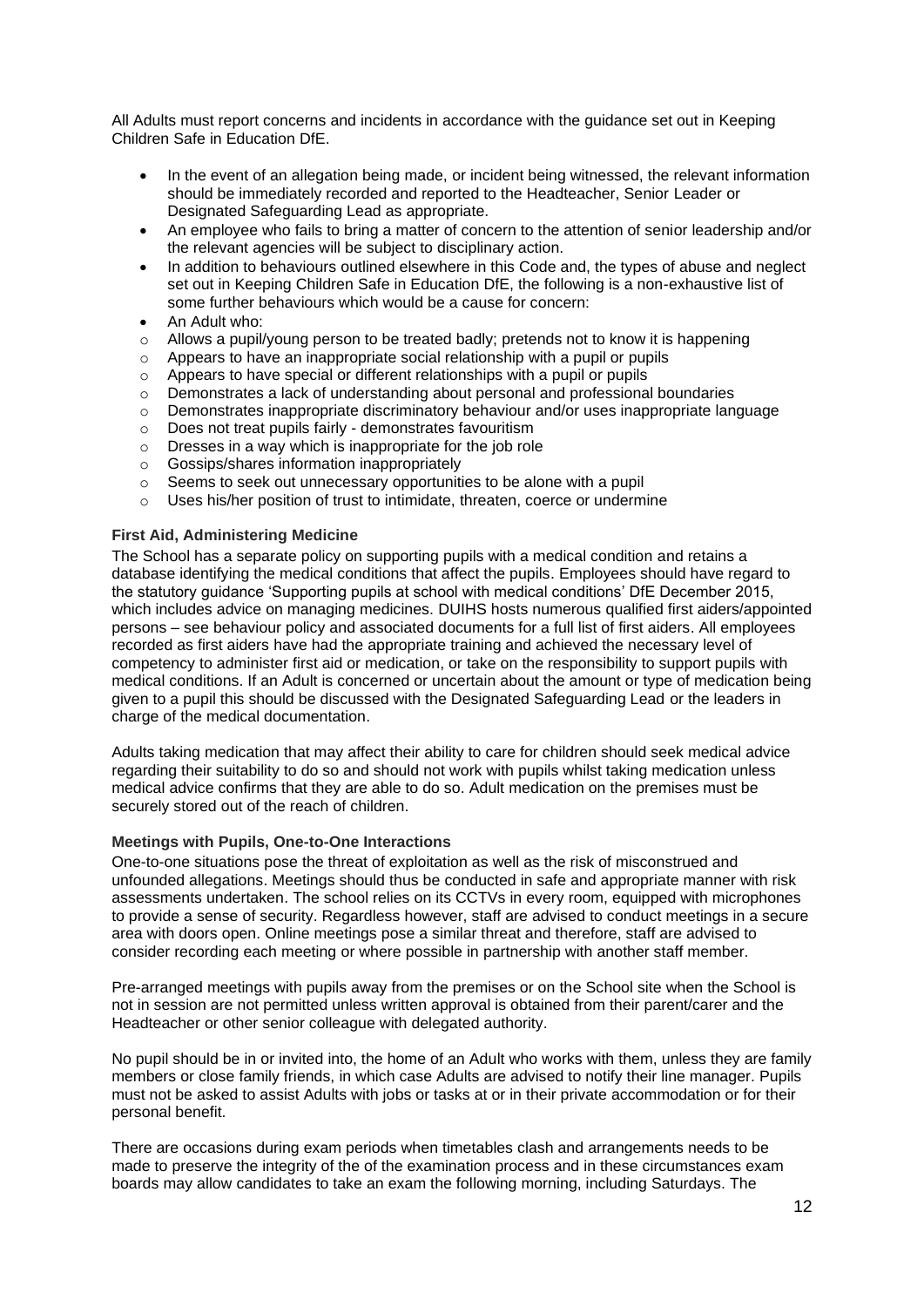examination board requires the centre to determine a method of supervision on journeys to and from the centre and overnight, which ensures the candidate's wellbeing. This supervision may be undertaken by a parent/carer or, employees may be asked to volunteer to supervise pupils, which may with prior approval be in their own home.

Other than in an emergency, an adult must not enter a pupil's home if the parent/carer is absent. Always make detailed records including times of arrival and departure and ensure any behaviour or situation that gives rise to concern is discussed with a senior leader/[Headteacher. A risk assessment should be undertaken and appropriate risk management measures put in place prior to any planned home visit taking place. In the unlikely event that little or no information is available, home visits should not be made alone.

#### <span id="page-12-0"></span>**Transportation**

In certain situations, adults may agree to transport pupils. Transport arrangements should be made in advance by a designated employee who will be responsible for planning and overseeing all transport arrangements and respond to any concerns that may arise. Wherever possible and practicable transport should be provided other than in private vehicles, with at least one adult additional to the driver acting as an escort.

Adults should ensure that their behaviour is safe and that the transport arrangements and the vehicle meet all legal requirements. They must ensure that the vehicle is roadworthy and appropriately insured and that the maximum capacity is not exceeded. It is a legal requirement that all passengers wear seatbelts and the driver should ensure that they do so. The driver should be aware of the current legislation concerning the use of car seats for younger children where applicable. It is illegal to drive using hand-held phones or similar devices and the driver must ensure that they adhere to all driving regulations.

It is inappropriate for adults to offer lifts to a pupil, unless the need has been agreed with a manager and, if this falls outside their normal working duties, has been agreed with parents/carers.

There may be occasions where a pupil requires transport in an emergency situation or where not to give a lift may place a pupil at risk. Such circumstances must always be recorded and reported to a senior leaders and parents/carers. Given the availability of technological freedom, this should happen ideally before allowing the pupil in the vehicle if safe to do so.

# <span id="page-12-1"></span>**Educational Trips, After-School Clubs**

Adults should take particular care when supervising pupils in the less formal atmosphere of an educational visit, particularly in a residential setting, or after-school activity. Adults remain in a position of trust and the same standards of conduct apply. Risk assessments will be conducted prior to trips and must be strictly adhered to.

#### <span id="page-12-2"></span>**Media Usage: Photos, Videos and Creative Elements**

The school is strict in its media usage, taking and using videos and photos of students with parental consent and for selective use approved by them. The school uses photos and videos for both promotional where there is agreement, and for educational activities including the recording of examrelated speaking and listening assessments. All such media usages are compliant with GDPR.

Photos and videos will only be taken for school purposes using school sanctioned devices and approved photographers, authorised by senior leaders appropriately. All corresponding media are securely stored in a server accessible only by designated photographers and senior leaders, all with an agreed trust and liability.

The following guidance will be followed:

- Be able to justify the photographs/images made
- Be clear about the purpose of the activity and about what will happen to the photographs/images when the lesson/activity is concluded
- Do not display or distribute photographs/images of pupils unless there is consent to do so from the parent/carer
- Do not take images of pupils for personal use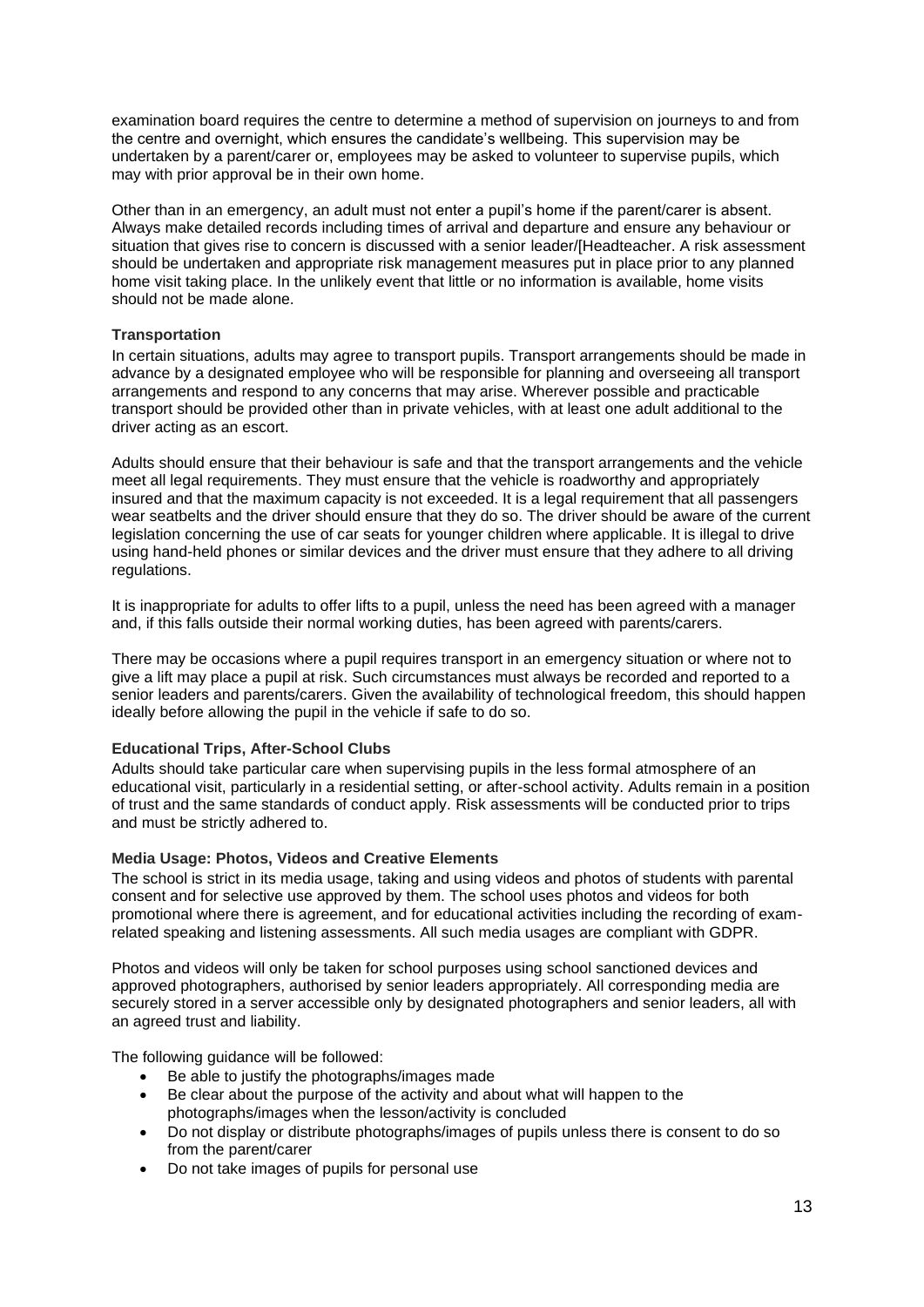- Do not take images of pupils in a state of undress or semi-undress
- Do not take images of pupils which could be considered as indecent or sexual.
- Do not take photographs in one-to-one situations
- Ensure that a senior member of staff is aware that the photography/image equipment is being used and for what purpose
- Ensure that all photographs/images are available for scrutiny in order to screen for acceptability
- If a photograph is used, avoid naming the pupil
- If discomfort is observed, photographers will refrain
- If the pupil is named, avoid using the photograph
- Only publish images of pupils where they and their parent/carer have given explicit written consent to do so
- Only retain images when there is a clear and agreed purpose for doing so
- Only take images where the pupil consents to this
- Photographs/images must be securely stored and used only by those authorised to do so
- Where a pupil formally requests withdrawal of a photo, it is within his right to have it omitted

#### <span id="page-13-0"></span>**ICT and Monitoring**

The school maintains a strong policy against the abuse of ICT for indecency, vulgarity, abuse, obscenity, violence and all forms of chaotic content without strong educational purpose and/or basis. Posting, creating, accessing, transmitting, downloading, uploading or storing any of the following material (unless it is part of an authorised investigation) is likely to amount to gross misconduct and result (where the adult is employed) in summary dismissal (this list is not exhaustive):

- Images of child-abuse and/or pornography
- Discriminatory or criminal content that may disrepute the school

Discovery of indecent images on devices should be made to the School's designated Safeguarding Lead/Head Teacher (unless he is implicated) and the external Designated Officer (DO) and, if relevant, the police contacted. The images/equipment should be secured, should not be used by others and should be isolated from the network. There should be no attempt to view, tamper with or delete the images as this could jeopardise any necessary criminal investigation. If the images are of children are known to the school, a referral should also be made to children's social care in accordance with local arrangements.

The contents of the school's ICT resources and communications systems are the school's property. Therefore, adults should have no expectation of privacy in any message, files, data, document, facsimile, telephone conversation, social media post, conversation or message, or any other kind of information or communications transmitted to, received or printed from, or stored or recorded on our electronic information and communications systems.

The school reserves the right to monitor, intercept and review, without prior notification or authorisation from adults – especially when a concern is highlighted. Usage of DU's IT resources and communications systems, including but not limited to telephone, e-mail, messaging, voicemail, CCTV, internet and social media postings and activities is monitored to ensure that policies are being complied with and for the following purposes:

- To monitor the adherence to this code and using the school's resources
- To assist in the investigation of alleged wrongful acts
- To comply with any legal obligation.

Adults consent to monitoring by acknowledgement of this Code and the use of our resources and systems. We may store copies of data or communications for a period of time after they are created, and may delete such copies from time to time without notice. If necessary, information may be handed to the police in connection with a criminal investigation.

A CCTV system monitors the School 24 hours a day. This data is recorded and may be used as evidence of any alleged wrong doing.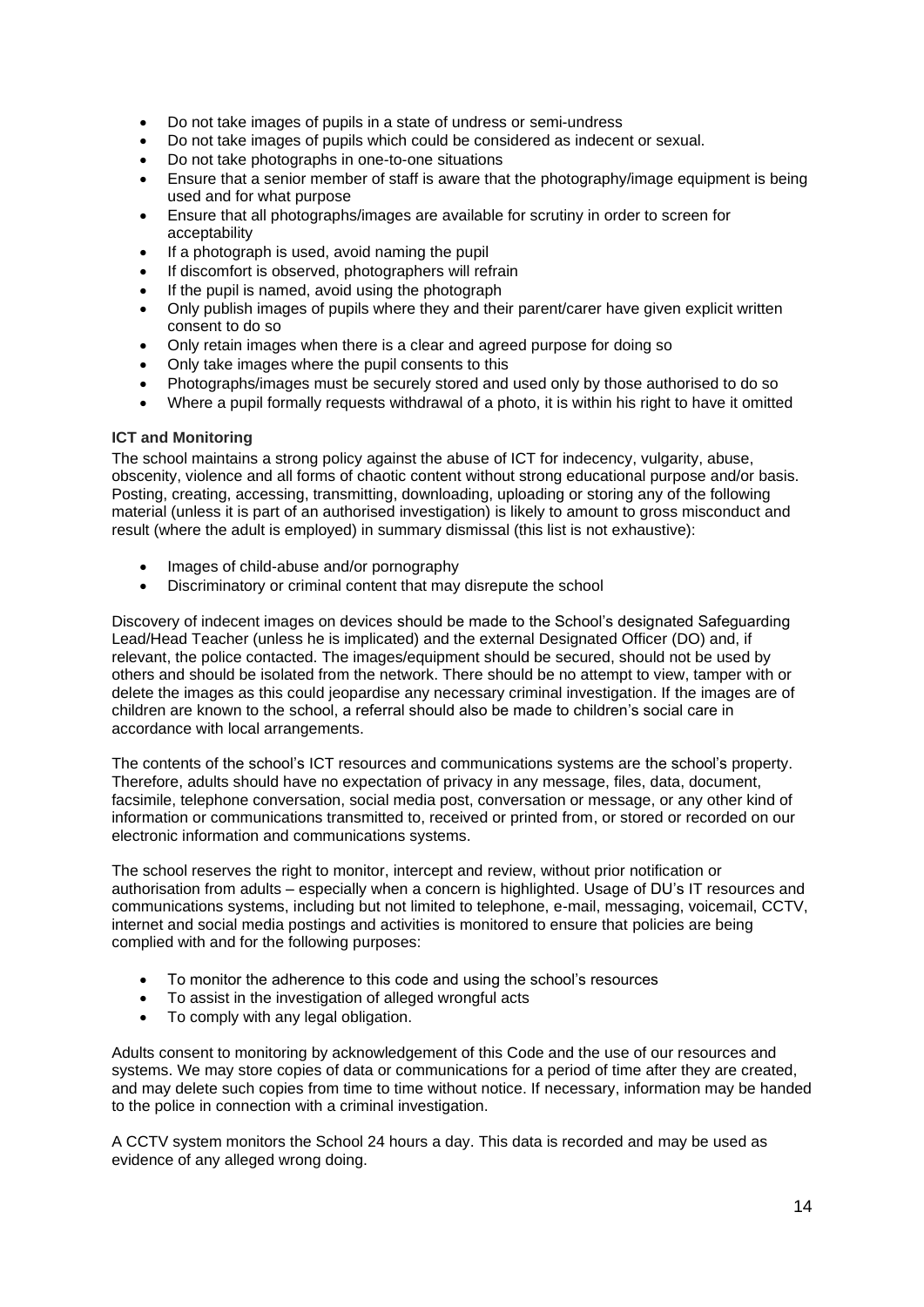# <span id="page-14-0"></span>**Disciplinary: Sanctions, Warnings and Dismissal**

It is necessary to have a minimum number of rules in the interests of the whole school.

The rules set standards of performance and behaviour whilst the procedures are designed to help promote fairness and order in the treatment of individuals. It is our aim that the rules and procedures should emphasise and encourage improvement in the conduct of individuals, where they are failing to meet the required standards, and not be seen merely as a means of punishment. We reserve the right to amend these rules and procedures where appropriate.

Every effort will be made to ensure that any action taken under this procedure is fair, with you being given the opportunity to state your case and appeal against any decision that you consider to be unjust.

The following rules and procedures should ensure that:

- the correct procedure is used when requiring you to attend a disciplinary hearing;
- you are fully aware of the standards of performance, action and behaviour required of you;
- disciplinary action, where necessary, is taken speedily and in a fair, uniform and consistent manner;
- you will only be disciplined after careful investigation of the facts and the opportunity to present your side of the case. On some occasions temporary suspension on contractual pay may be necessary in order that an uninterrupted investigation can take place. This must not be regarded as disciplinary action or a penalty of any kind;
- other than for an "off the record" informal reprimand, you have the right to be accompanied by a fellow employee at all stages of the formal disciplinary process;
- you will not normally be dismissed for a first breach of discipline, except in the case of gross misconduct; and
- if you are disciplined, you will receive an explanation of the penalty imposed and you will have the right to appeal against the finding and the penalty.

#### *DISCIPLINARY RULES*

It is not practicable to specify all disciplinary rules or offences that may result in disciplinary action, as they may vary depending on the nature of the work. In addition to the specific examples of unsatisfactory conduct, misconduct and gross misconduct shown in this handbook, a breach of other specific conditions, procedures, rules etc. that are contained within this handbook or that have otherwise been made known to you, will also result in this procedure being used to deal with such matters.

#### *RULES COVERING UNSATISFACTORY CONDUCT AND MISCONDUCT* (These are examples only and not an exhaustive list.)

You will be liable to disciplinary action if you are found to have acted in any of the following ways:

- failure to abide by the general health and safety rules and procedures;
- smoking in designated non-smoking areas;
- consumption of alcohol on the premises;
- persistent absenteeism and/or lateness;
- unsatisfactory standards or output of work;
- rudeness towards pupils, parents, guardians, members of the public or other employees, objectionable or insulting behaviour, harassment, bullying or bad language;
- failure to devote the whole of your time, attention and abilities to the business of our School and its affairs during your normal working hours;
- unauthorised use of E-mail and Internet;
- failure to carry out all reasonable instructions or follow our rules and procedures;
- unauthorised use or negligent damage or loss of our property; and
- failure to report immediately any damage to property or premises caused by you.

# *SERIOUS MISCONDUCT*

• Where one of the unsatisfactory conduct or misconduct rules has been broken and if, upon investigation, it is shown to be due to your extreme carelessness or has a serious or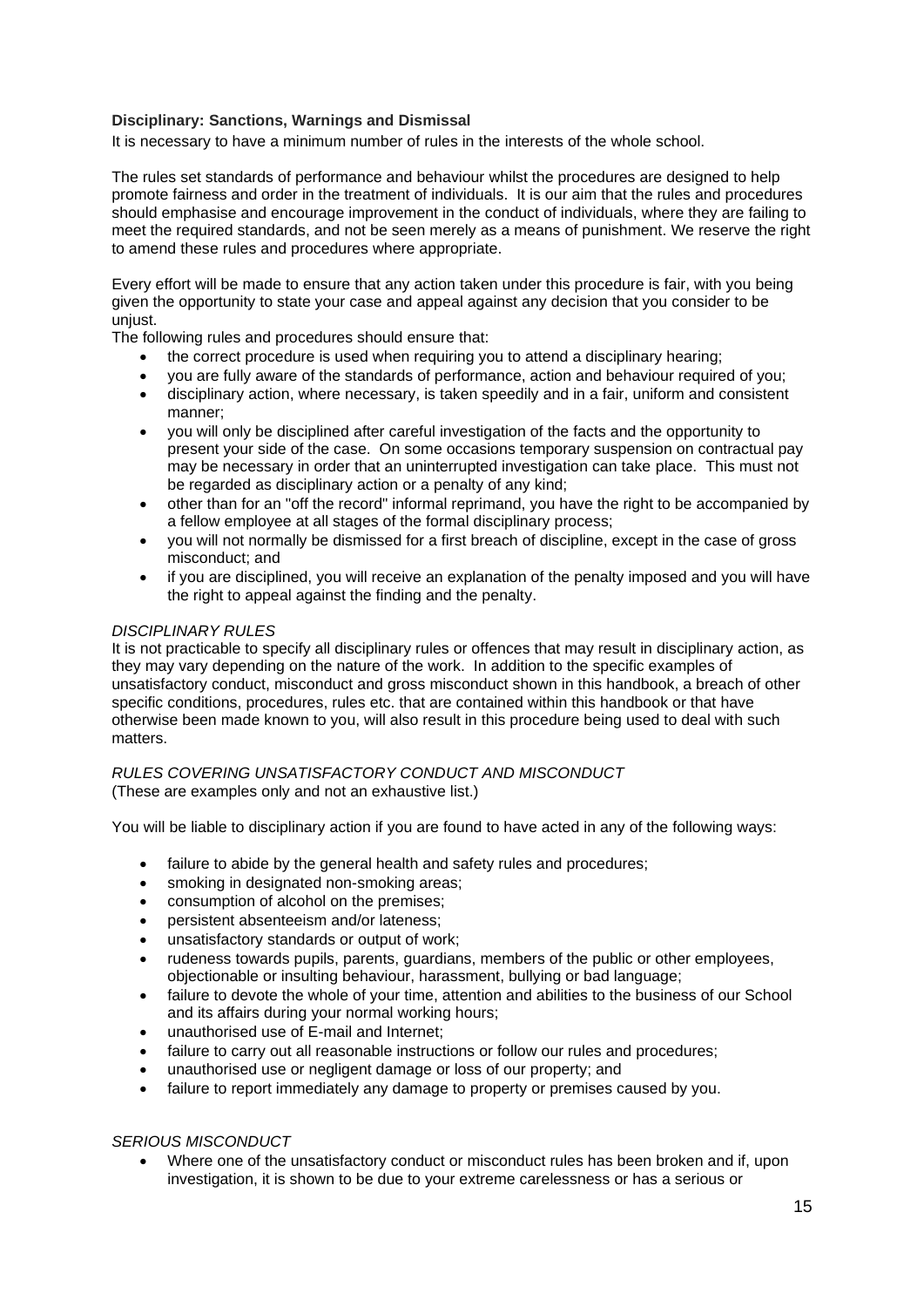substantial effect upon our operation or reputation; you may be issued with a final written warning in the first instance.

- You may receive a final written warning as the first course of action, if, in an alleged gross misconduct disciplinary matter, upon investigation, there is shown to be some level of mitigation resulting in it being treated as an offence just short of dismissal.
- Any issues that compromise a students' safety or wellbeing may be investigated as serious misconduct. Examples of serious misconduct, related to GDPR, includes the compromising of students' contact details. Such issues might occur by (i) allowing students into no-access zones (understanding available via GDPR policies and training), (ii) incorrectly and insecurely using ICT, (iii) leaving unlocked computers and mobile phones prone to breach, (iv) communicating sensitive issues via unsanctioned communicative devices and in unsanctioned locations

# *RULES COVERING GROSS MISCONDUCT*

Occurrences of gross misconduct are very rare because the penalty is dismissal without notice and without any previous warning being issued. It is not possible to provide an exhaustive list of examples of gross misconduct. However, any behaviour or negligence resulting in a fundamental breach of contractual terms that irrevocably destroys the trust and confidence necessary to continue the employment relationship will constitute gross misconduct. Examples of offences that will normally be deemed as gross misconduct include serious instances of:

- theft or fraud;
- physical violence or bullying;
- deliberate damage to property;
- deliberate acts of unlawful discrimination or harassment;
- possession, or being under the influence, of illegal drugs at work;
- breach of health and safety rules that endangers the lives of, or may cause serious injury to, employees or any other person.

(The above examples are illustrative and do not form an exhaustive list.)

# *DISCIPLINARY PROCEDURE*

Disciplinary action taken against you will be based on the following procedure:

- We retain discretion in respect of the disciplinary procedures to take account of your length of service and to vary the procedures accordingly. If you have a short amount of service you may not be in receipt of any warnings before dismissal but you will retain the right to a disciplinary hearing and you will have the right of appeal.
- If a disciplinary penalty is imposed it will be in line with the procedure outlined above, which may encompass a formal verbal warning, written warning, final written warning, or dismissal, and full details will be given to you.
- In all cases warnings will be issued for misconduct, irrespective of the precise matters concerned, and any further breach of the rules in relation to similar or entirely independent matters of misconduct will be treated as further disciplinary matters and allow the continuation of the disciplinary process through to dismissal if the warnings are not heeded.

# *DISCIPLINARY AUTHORITY*

The operation of the disciplinary procedure contained in the previous section is based on the following authority for the various levels of disciplinary action. However, the list does not prevent a higher level of seniority progressing any action at whatever stage of the disciplinary process.

# *PERSON AUTHORISED TO TAKE DISCIPLINARY ACTION IN THE CASE OF:*

# *PERIOD OF WARNINGS*

• Formal verbal warning: A formal verbal warning will normally be disregarded for disciplinary purposes after a three-month period.